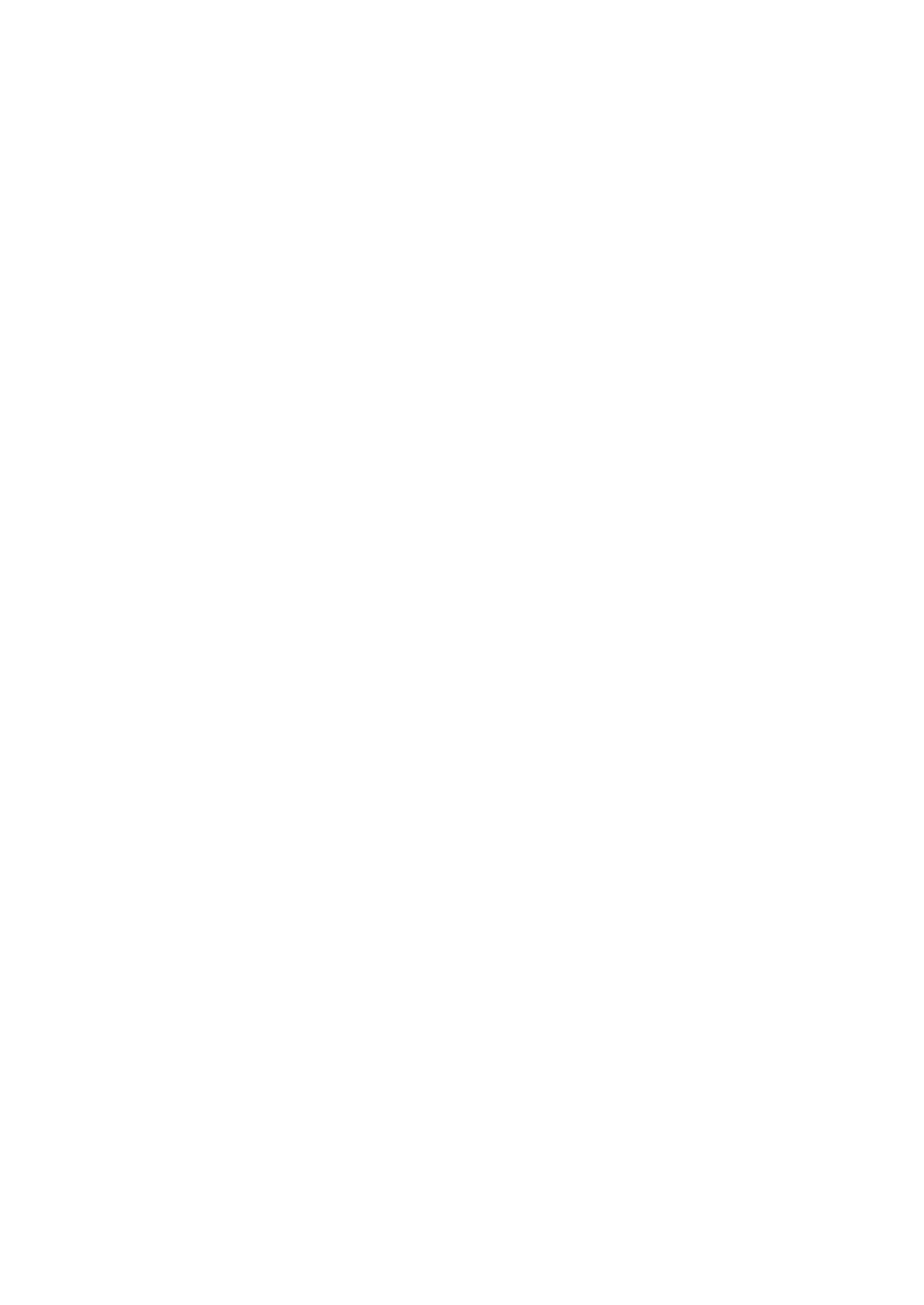# Accuracy and utility of post-conviction polygraph testing of sex offenders

DON GRUBIN and LARS MADSEN

**Background** Polygraphy is used increasingly in the treatment and supervision of sex offenders, but little research has addressed its accuracy in this setting, or linked accuracy with utility.

Aims To investigate the utility and accuracy of polygraphy in post-conviction testing of community-based sex offenders.

Method A self-report measure examined the experiences of offenders with polygraphy.

Results Based on self-report, the polygraph's accuracy was approximately 85%.False negatives and false positives were not associated with demographic characteristics, personality variables or characteristics, IQ.The majority of offenders found the polygraph to be helpful in both treatment and supervision. Nine per cent of offenders claimed to have made false disclosures; these individuals had higher scores on ratings of neuroticism and lower scores on ratings of conscientiousness.

**Conclusions** These results support the view that the polygraph is both accurate and useful in the treatment and supervision of sex offenders.

**Declaration of interest** None. Funding detailed in Acknowledgements. The polygraph has been proposed as a useful tool in the treatment and supervision of sex offenders (Blasingame, 1998; Grubin et al, 2004). Proponents argue that it provides clinicians with more reliable sexual histories, more complete and accurate offence descriptions, and a greater likelihood of identifying high-risk behaviours, enabling intervention to take place before re-offending occurs. Many American states require sex offenders to undergo regular polygraph examinations as a condition of probation or parole, and similar measures are being considered in England. Although research conducted in so-called post-conviction settings is supportive, the focus has been on utility rather than accuracy. However, if polygraphy is not particularly accurate, then utility will be compromised as those examined come to believe that the polygraph does not work. In the study reported here, offenders' selfreport is used to assess the accuracy and utility of post-conviction polygraph testing.

## METHOD

#### **Participants**

Three hundred and twenty-one sex offenders participating in community-based treatment programmes in the American state of Georgia were approached, of whom 176 (55%), including 3 women, agreed to take part. Ages ranged from 18 years to 82 years (mean 40, s.d. $=$ 12.6). Of these 176 participants, 144 were White (82%), 28 were African American (16%) and 4 were from other ethnic backgrounds. One hundred and fifty (85%) of the offenders had been convicted of contact sexual offences, of whom 137 (78%) had offended against child victims, 12 (7%) against adult victims and 1 against both. Sixteen (9%) participants were convicted of non-contact sexual offences, 8 (5%) were awaiting trial and 2 (1%) had not been convicted of a sexual crime. The mean length of time in

sex offender treatment was 23.5 months  $(s.d.=23, range 1-120).$ 

#### Risk

One hundred and sixty-one participants were scored on Static-99 (Hanson & Thornton, 2000), a widely used actuarial instrument that provides an estimate of the probability of sexual and violent recidivism for adult males (the other 15 individuals could not be scored on this instrument). Ten individuals were scored by two raters unaware of each other's results, with perfect agreement between them. Based on Static-99 ratings for these 161 individuals, 93 participants (58%) were assessed as low risk, 46 (29%) as medium-low risk, 19 (12%) as mediumhigh risk and  $3$  (2%) as high risk.

### **Personality**

The Revised NEO Personality Inventory (NEO; Costa & McCrae, 1992) is a selfreport questionnaire that assesses normal personality dimensions based on a fivefactor model: neuroticism (N), extraversion  $(E)$ , openness to experience  $(O)$ , agreeableness (A) and conscientiousness (C). Valid NEO profiles were obtained for 152 participants (86%). Overall, scores were in the high range for neuroticism (mean 87, s.d.=21), the average range for extraversion (mean  $101$ , s.d.=16) and agreeableness (mean  $120$ , s.d.= $15$ ) and in the low range for openness (mean 100, s.d. $=15$ ) and conscientiousness (mean  $114$ , s.d. = 17).

# IQ

The second edition of the National Adult Reading Test (NART–2; Nelson & Willison, 1991) was used to provide an estimate of IQ. Thirteen participants did not complete this test. For the remaining sample the mean IQ was  $102$  (s.d.=11.9, range 75–128).

## **Previous experiences** of the polygraph

A 12-item survey, the Previous Experiences of the Polygraph Questionnaire (PEPQ), was developed for the study to gather descriptive information about participants' previous experiences and perceptions of the polygraph (the PEPQ is included as a supplement to the online version of this paper). The questionnaire is divided into three sections. The first section addresses false positive and false negative rates, false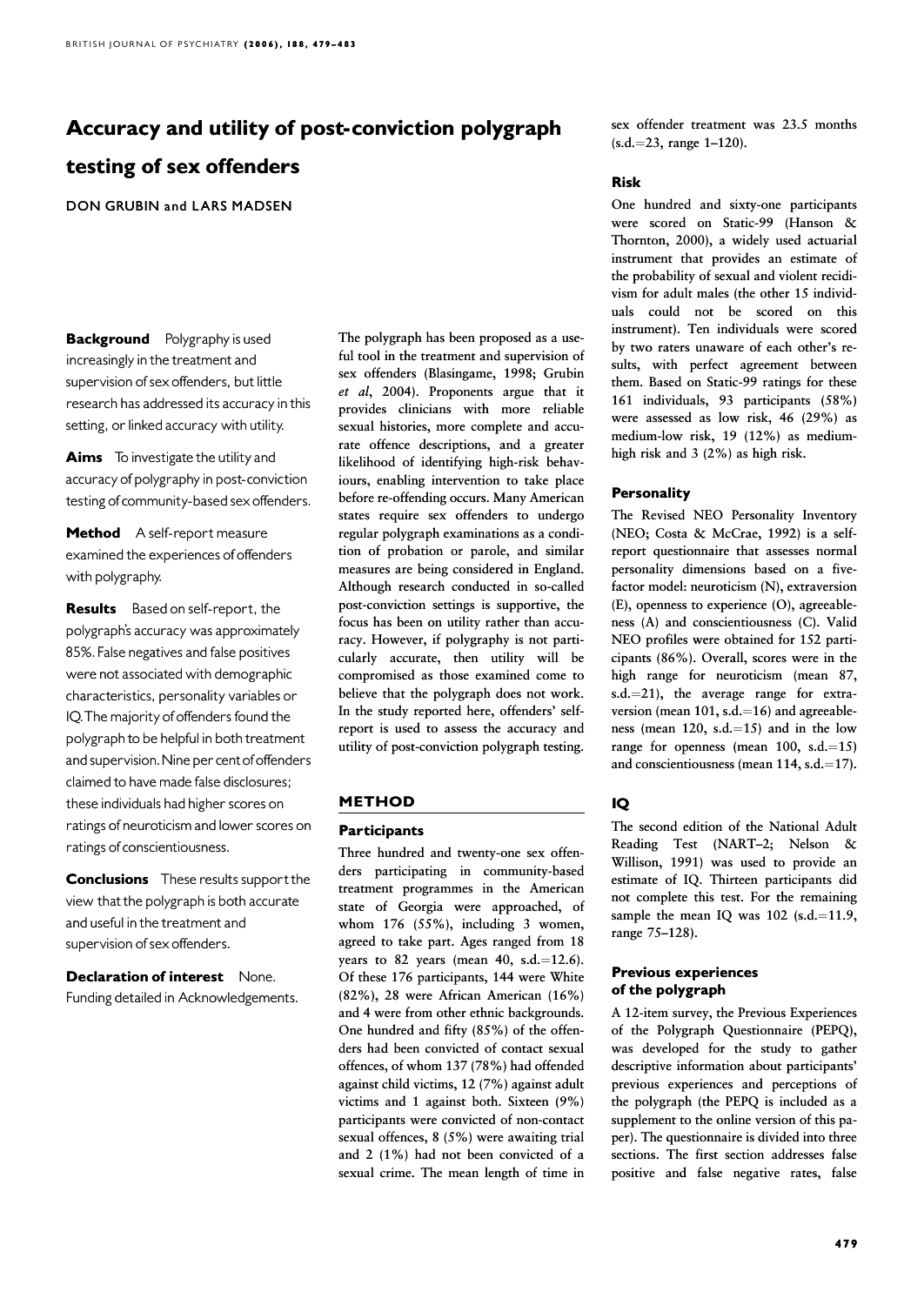admissions and the use of countermeasures; the second addresses the extent to which the participants consider the polygraph to be helpful in assisting them to avoid risk behaviours and re-offending and to engage in treatment; and the third section investigates the participants' perceptions of polygraph accuracy (further information available from the author on request).

#### Procedure

All participants were taking part in treatment programmes in which polygraphy was a condition of participation, and were approached while attending their regular treatment groups. They were informed that the purpose of the research was to investigate the value of the polygraph in a postconviction context. They were assured of confidentiality, and all gave their signed informed consent. Participants were seen on a single occasion for up to 60 min, during which they completed the PEPQ, either by themselves or with other participants. They were then interviewed about their present circumstances and past experiences of the polygraph; the NART–2 was administered at this time.

#### Ethical approval

The study was submitted to the Northumberland, Tyne and Wear research ethics committee. Because the study was carried out in the USA it fell outwith the committee's remit, but its memebrs indicated that it would have been considered favourably. This was taken into account by each treatment centre in its review of the protocol.

#### RESULTS

## Self-reported accuracy

Altogether, 174 offenders provided information about previous polygraph tests. Of these, 126 (72%) reported completing a total of 263 polygraph tests while on probation; the remaining 48 individuals (28%) had not yet had their first polygraph examination, but were scheduled to do so. Participants reported that in 225 (86%) of their completed tests they had told the truth, and that they were deceptive in 38 (14%); according to them, the polygraph outcome on these tests was 'no deception indicated' in 197 (75%) and 'deception indicated' in 66 (25%) (Table 1), giving a false positive rate of 15%, a false negative Table I Self-reported accuracy rates for postconviction polygraph examinations based on number of tests

|                                                | Self-report |     |     |
|------------------------------------------------|-------------|-----|-----|
| Polygraph test result Deceptive Truthful Total |             |     |     |
| Deception indicated                            | 32          | 34  | 66  |
| No deception                                   | 6           | 191 | 197 |
| indicated                                      |             |     |     |
| Total                                          | 38          | つつら | 263 |

False positive rate 15%; false negative rate, 16%; sensitivity 84%; specificity 85%; positive predictive value 48%; negative predictive value 97%; area under curve 48%;  $0.85$  (95% CI 0.77-0.92).

rate of 16% and an overall accuracy of 85%. Based on self-report, the specificity of the tests (correctly detecting truthfulness) was 85% and the sensitivity (correctly detecting deception) was 84%. It can also be seen from Table 1 that in the 197 tests in which offenders reported the outcome as being 'no deception indicated', they said that this was correct in 191 (97%) of cases (the negative predictive accuracy), whereas in the 66 'deception indicated' tests, this was correct in only 32 cases (48%) (the positive predictive accuracy). The deceptive individual is 5.57 times (95% CI 3.97– 7.82) more likely to be labelled deceptive than is the truthful one, whereas the truthful individual is 5.37 times (95% CI 2.57– 11.23) more likely to be labelled truthful than the deceptive one. The receiver operating characteristic area under the curve (AUC) is 0.85.

When the 126 individuals who had taken polygraph tests are considered rather than the number of tests they reported completing, 27 (21%) stated that they had been wrongly reported as deceptive when telling

Table 2 Self-reported accuracy rates for postconviction polygraph examinations based on individuals tested, some tested more than once

|                                                | Self-report |    |     |  |
|------------------------------------------------|-------------|----|-----|--|
| Polygraph test result Deceptive Truthful Total |             |    |     |  |
| Deception indicated                            | 29          | 27 | 56  |  |
| No deception                                   | 6           | 64 | 70  |  |
| indicated                                      |             |    |     |  |
| Total                                          | 35          | 91 | 176 |  |

False positive rate 30%; false negative rate 17%; sensitivity 83%; specificity 70%; positive predictive value 53%; negative predictive value 91%.

the truth on at least one occasion, and 6 (5%) that they had been wrongly reported as being truthful when they had in fact been lying (Table 2). There was no overlap between these individuals.

#### False positive cases

Individuals who reported telling the truth but were wrongly labelled as deceptive (false positive;  $n=27$ ) were compared with those who said they had been correctly classified as telling the truth (true negative;  $n=64$ ), as well as with those who reported being correctly detected as being deceptive (true positive;  $n=29$ ). Relevant variables were grouped into two categories: historical (age, ethnic origin, previous psychological and psychiatric history, educational attainment, number of previous polygraph tests, and risk) and psychological (personality, IQ). Univariate analyses did not yield any significant difference between the groups in respect of any of these variables.

#### False negative cases

Individuals who claimed they had been deceptive but were classified as 'no deception indicated' (false negative;  $n=6$ ) were compared with those who reported being deceptive but accurately labelled as such (true positive;  $n=29$ ), and with those who said they had been correctly labelled as non-deceptive (true negative;  $n=64$ ). Univariate analyses did not yield any significant results.

#### **Utility**

Of the 126 offenders who had been polygraph tested, 114 fully completed the PEPO. Of these 114, 50 (44%) reported that they were more truthful with their probation officers and treatment providers than they otherwise would have been because of the polygraph; 39 (34%) reported that it assisted them in being more truthful about their behaviour to family and friends. Similar results were found in relation to the 45 participants who had not yet been tested and fully completed the PEPQ, with 20 (44%) and 16 (36%) respectively indicating that the expectation of a polygraph test increased their disclosures to probation officers and to family and friends.

Regarding behaviours associated with offending, 71 (56%) of the 126 individuals who had previously been polygraph tested reported that the polygraph was moderately to extremely helpful in assisting them to avoid re-offending,  $80$  (63%)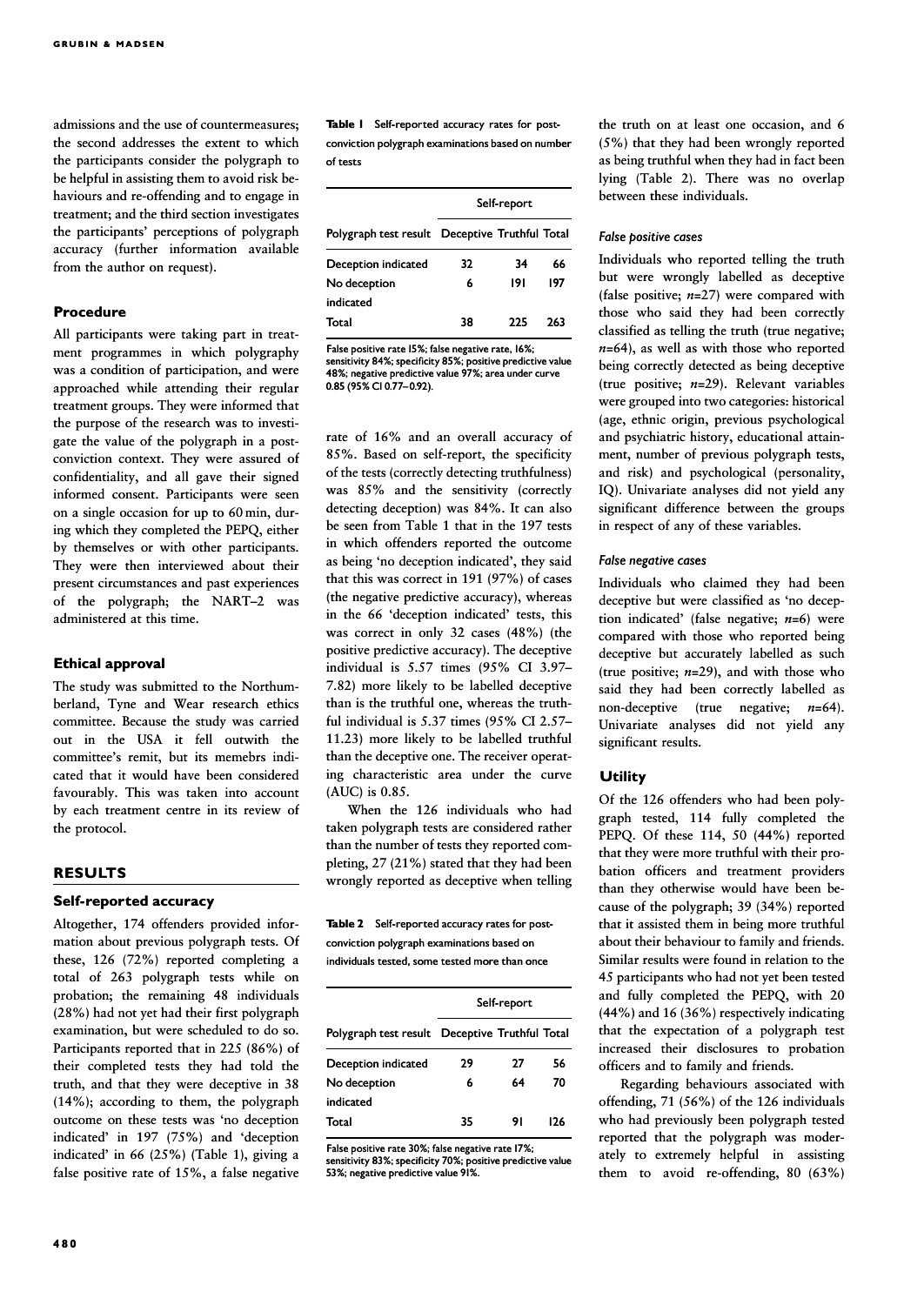

Fig. 1 Participants' perception of the helpfulness of polygraph testing with avoiding risk behaviours and re-offending and with engagement in treatment  $(n=116$  men previously tested and 45 men awaiting polygraph examination).

that it was useful in assisting them to avoid risk behaviours and 84 (67%) that it was generally helpful in respect of treatment; similar responses were given by those awaiting their first examinations (Fig. 1).

Information was available for 173 men regarding specific risk behaviours: 57 individuals (33%) reported that they were less likely to masturbate to deviant (offencerelated) fantasies, 53 (31%) that they were less likely to have contact with children or potential victims, 47 (27%) that their use of drugs and alcohol was reduced, and 44 (25%) that they were less likely to use or buy pornography. However, a significantly greater proportion of those who had undergone polygraph testing, compared with those awaiting their first test, reported that they were less likely to visit places to view children (37  $\nu$ . 5,  $\chi^2 = 5.9$ , d.f.=1, P=0.01) and to engage in other more general risk behaviours (18  $\nu$ . 1,  $\chi^2$ =4.2, d.f.=1, P=0.04).

Information was available for 165 men regarding their perception of the accuracy of the polygraph. No difference was found between participants who had previously had a polygraph test and those who had not. Overall, 16 participants (10%) considered it to be no more accurate than chance, 15 (9%) 'slightly' accurate, 73 (44%) 'moderately' accurate and 63 (38%) as being 'quite' to 'extremely' accurate.

#### **Sanctions**

Twenty-seven  $(22%)$  out of 121 men who had completed a post-conviction polygraph test reported experiencing a direct sanction because of its result or a disclosure made during the test; the most common of these involved having to address additional issues in treatment or supervision (78%), although two individuals claimed that their treatment was terminated and two that their contact with their families was reduced. There was no relationship between having experienced a sanction and claiming to have had a false positive result ( $\chi^2$ =3.07, d.f.=1, P=0.08).

To test whether having been sanctioned or erroneously classified (false positive or false negative) affected the participant's perception of the polygraph's utility, an overall 'helpfulness' variable was created by combining the scores of the three utility scales. No difference in perception of utility was found between those who experienced sanctions and those who did not  $(t<sub>(111)</sub>=0.38, P=0.7)$ , nor was there a difference between those who reported being false positives and true negatives, or between the false negatives and true positives.

#### Countermeasures and false admissions

Only two participants (2%) claimed to have used drugs to beat the polygraph. Both also claimed to have previously been deceptive without being detected. Twelve participants (10%) reported making false admissions regarding their behaviour at some stage during a post-conviction polygraph test, of whom only 5 claimed to have been wrongly labelled as being deceptive. The main reasons given for false admissions were the fear of getting in trouble with probation officers in three cases, and feeling pressured by the polygraph examiner in another three cases. Other reasons were wanting to make a good impression, 'confusion', ensuring that the test was passed, and wanting to demonstrate commitment to therapy.

A significant difference was found when a one-way between-groups multivariate analysis of variance was performed using the five NEO domain scores as dependent variables and 'having made a false admission' as the independent variable  $(F_{(5,96)}=2.46, P<0.01)$ . When results for the dependent variables were considered separately, two reached statistical significance using a Bonferroni-adjusted alpha level of 0.01: neuroticism  $(F_{(1,102)}=$ 10.08, P<0.01) and conscientiousness  $(F_{(1,102)}=7.85, P<0.01)$ , with the false confessors having higher levels of neuroticism (104  $v$ . 84) and lower levels of conscientiousness (101 v. 116).

#### **DISCUSSION**

Our study explores the experiences of community-based sex offenders required to undergo regular post-conviction polygraph examinations. Broadly speaking we found that the majority of sex offenders reported polygraphy to be helpful in terms both of treatment and of avoiding risk behaviours and re-offending. These findings, however, are based on the responses of the 55% of programme participants who agreed to take part in the study, and it is possible that the other 45% might have had very different views on the value of polygraph testing.

### Utility of post-conviction polygraph testing

Our results are consistent with other studies examining the utility of post-conviction polygraph testing in sex offenders, which typically report fuller histories of deviant sexual behaviour, admissions of previously unknown offences and victims, and increased disclosure of high-risk behaviours (Emerick & Dutton, 1993; Ahlmeyer et al, 2000; Harrison & Kirkpatrick, 2000; Hindman & Peters, 2001; Grubin et al, 2004; Madsen et al, 2004). It has been argued that increased disclosure by offenders enables improved identification of treatment targets, encourages engagement by helping to overcome denial, and assists offenders in adhering to relapse prevention plans (Blasingame, 1998; English et al, 2000; Grubin et al, 2004). Our findings indicate that polygraphy can have a therapeutic role as well as the more usually perceived function of 'detecting lies'. Indeed, confirmation that an individual is being honest in treatment and supervision, particularly in contexts where risk is a real issue, can be a critical element in the treatment process.

#### **Accuracy**

Although an emphasis on utility in postconviction settings is understandable, polygraph accuracy cannot be ignored. If those tested do not believe that polygraphy works, they will be less likely to disclose relevant information during a test. In addition, a knowledge of accuracy rates is required to make sense of apparent deception in the absence of disclosure. Those tested as well as those who rely on test results must have confidence in the validity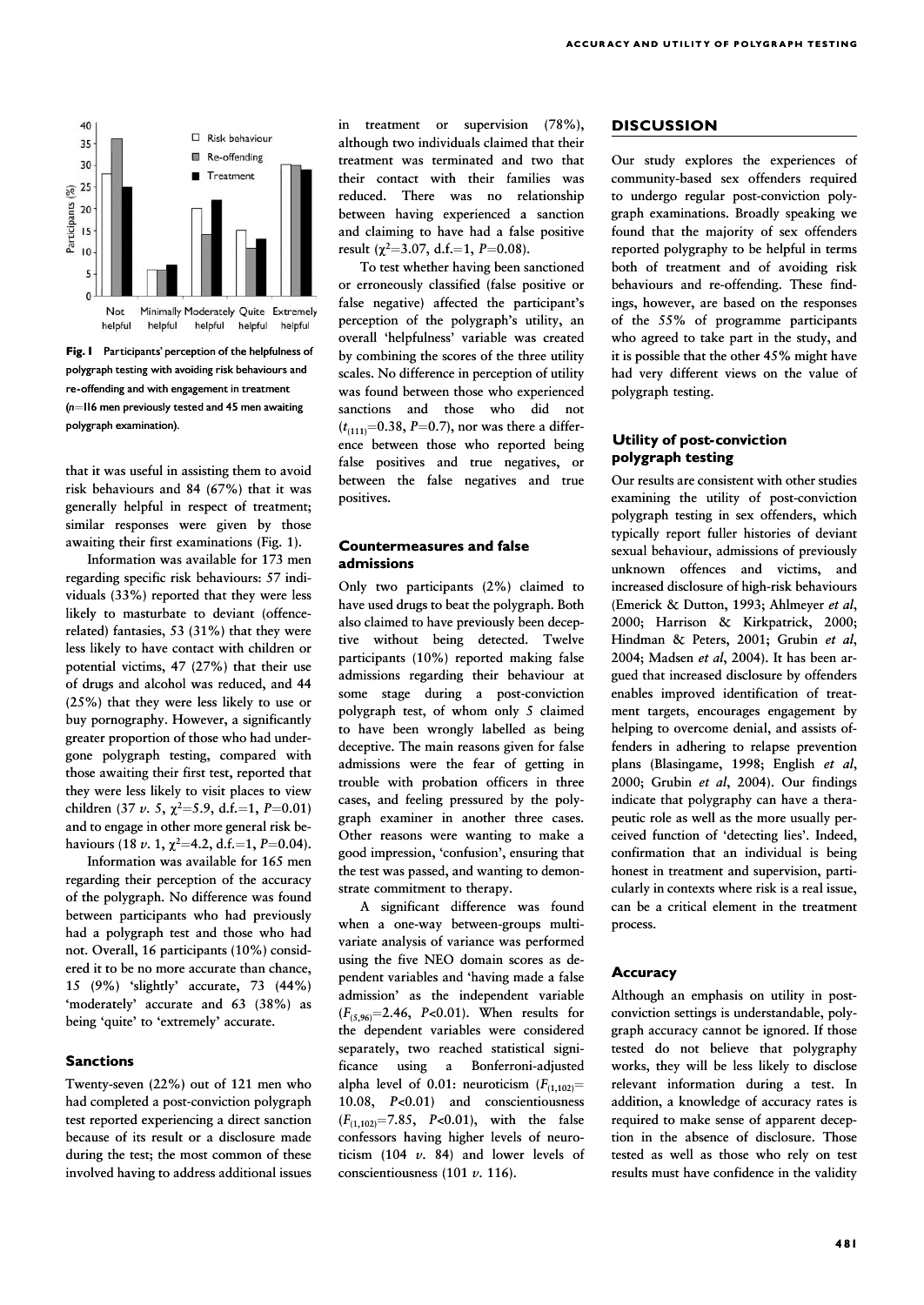of the technique if it is to be viable clinically.

The literature contains conflicting accounts of polygraph accuracy, with many studies criticised for their methodological weaknesses (Furedy, 1996; Lykken, 1998; Cross & Saxe, 2001). A recent definitive review carried out by an expert panel appointed by the US National Academy of Sciences concluded that the best estimate of polygraph accuracy falls between 81% and 91% (National Research Council, 2002). However, none of the research reviewed in the National Academy report examined the accuracy of polygraphy when used in post-conviction or therapeutic contexts. We are aware of only one study that has investigated polygraph accuracy in a post-conviction setting (Kokish et al, 2005). In this research 95 sex offenders taking part in treatment groups in California and assured of anonymity were asked about the accuracy of the 333 polygraph tests they had completed. Eighteen individuals claimed to have been wrongly accused of deception on 22 tests, and 6 individuals to have been wrongly labelled as nondeceptive on 11 tests, leading the researchers to conclude overall accuracy in their programme of 90%. From the data they presented, it is not possible to calculate specificity, sensitivity or predictive values. We made use of methodology similar to that of Kokish et al (2005). Our results, indicating an accuracy rate of 85% in detecting truth-telling and 84% in detecting deception, are similar to the rates found in the California offenders. Although this approach depends on the uncorroborated self-report of participants with no means of comparing their accounts with actual test outcomes, the reported accuracy rates in both samples are consistent with the National Academy of Sciences estimate of polygraph accuracy. The offenders themselves also perceived the accuracy of the polygraph to fall within this range, with the majority rating it as 'moderately' to 'extremely' accurate.

#### Accuracy in a clinical context

Although overall accuracy appears good, interpreting this in respect of specific test outcomes is not straightforward. Although the negative predictive rate (the likelihood that the person tested is telling the truth when the examiner concludes 'no deception indicated') of 97% is very high, the positive predictive rate (the likelihood that the person is lying when the examiner concludes 'deception indicated') of 48% is much less good. This does not mean, however, that polygraph outcome in detecting deception is no better than chance: the AUC of 0.85 suggests good predictive accuracy, as does the finding that the deceptive individual is over five-and-a-half times more likely to be labelled deceptive than is the non-deceptive individual.

The low positive predictive value may partly reflect self-presentation biases (deceptive offenders may be more likely to claim that the polygraph was wrong when caught out and less likely to disclose having 'beaten' it), but more relevant is the relatively low base rate of deception reported by the sample, with this admitted in only 38 of 263 tests (14%). The importance of the base rate of deception in the group of people being tested was highlighted in the National Academy of Sciences review, who observed that where base rates of deception are low, even a highly accurate test will produce more false than true positives (National Research Council, 2002). It is one of the primary reasons the review did not support the use of polygraphy in security contexts, where the base rate of deception is likely to be low (one hopes there are few spies in federal agencies); the review suggested that polygraphy only becomes viable when the base rate of deception exceeds 10%. Even based on self-report, it would appear that a deception rate of over 10% is likely to be the case within sex offender treatment programmes. However, it should also be noted that in post-conviction testing the emphasis is less on 'passing' or 'failing' the polygraph, and more on the facilitation of disclosures relevant to supervision and treatment. Getting it 'wrong' in a post-conviction test is of much less consequence than a wrong result in a criminal investigation or a security screen, where much more reliance may be placed on the examination.

## False positives, false negatives, disclosures and false disclosures

None of the variables we tested distinguished offenders more likely to have false positive or false negative results. Waid et al (1979) suggested that socialisation may be associated with false negative errors. Although socialisation has been related to the neuroticism and conscientiousness domains of the NEO (Costa & McCrae, 1992), neither of these characteristics distinguished false negatives from true negatives or true positives in our study. Conversely, in the context of a polygraph examination some individuals may feel pressured to make untrue admissions. Nine per cent of the offenders in our study, and 5% in the study by Kokish et al (2005), claimed to have done so, suggesting that although the incidence of this is not high, it is of relevance. We found that high neuroticism and low conscientiousness scores characterised those who reported making false admissions; the former is associated with pervasive feelings of guilt, fear and embarrassment as well as high impulsivity, and the latter with being less scrupulous and reliable. This suggests that individuals who falsely disclose may be more emotionally disturbed in general, and more impulsive; in difficult interview situations, they may cope by 'confessing'. Six of those who reported making false disclosures in our study attributed this to either a fear of getting into trouble with their probation officers or feeling pressured by the polygraph examiner.

In summary, our findings support the view that post-conviction polygraph testing is a useful adjunct to the treatment and supervision of sex offenders in the community. Accuracy rates as reported by offenders who have undergone polygraph examination appear to be of a sufficiently high level to maintain the utility value of the tests.

#### ACKNOWLEDGEMENTS

This research was supported by funding from the National Health Service National Programme on Forensic Mental Health Research and Development. However, the views expressed in this publication are those of the authors and not of the Programme nor of the Department of Health.

#### REFERENCES

Ahlmeyer, S., Heil, P., McKee, B., et al (2000) The impact of polygraphy on admissions of victims and offenses in adult sexual offenders. Sexual Abuse: A Journal of Research and Treatment, 12, 123-139.

Blasingame, G. D. (1998) Suggested clinical uses of polygraphy in community-based sexual offender treatment programs. Sexual Abuse: A Journal of Research and Treatment.  $\overline{10}$ , 37-45.

Costa, P.T. & McCrae, R.R. (1992) Revised NEO Personality Inventory (NEO-PI-R) and NEO Five-Factor Inventory (NEO-FFI) Professional Manual Odessa, FL: Psychological Assessment Resources.